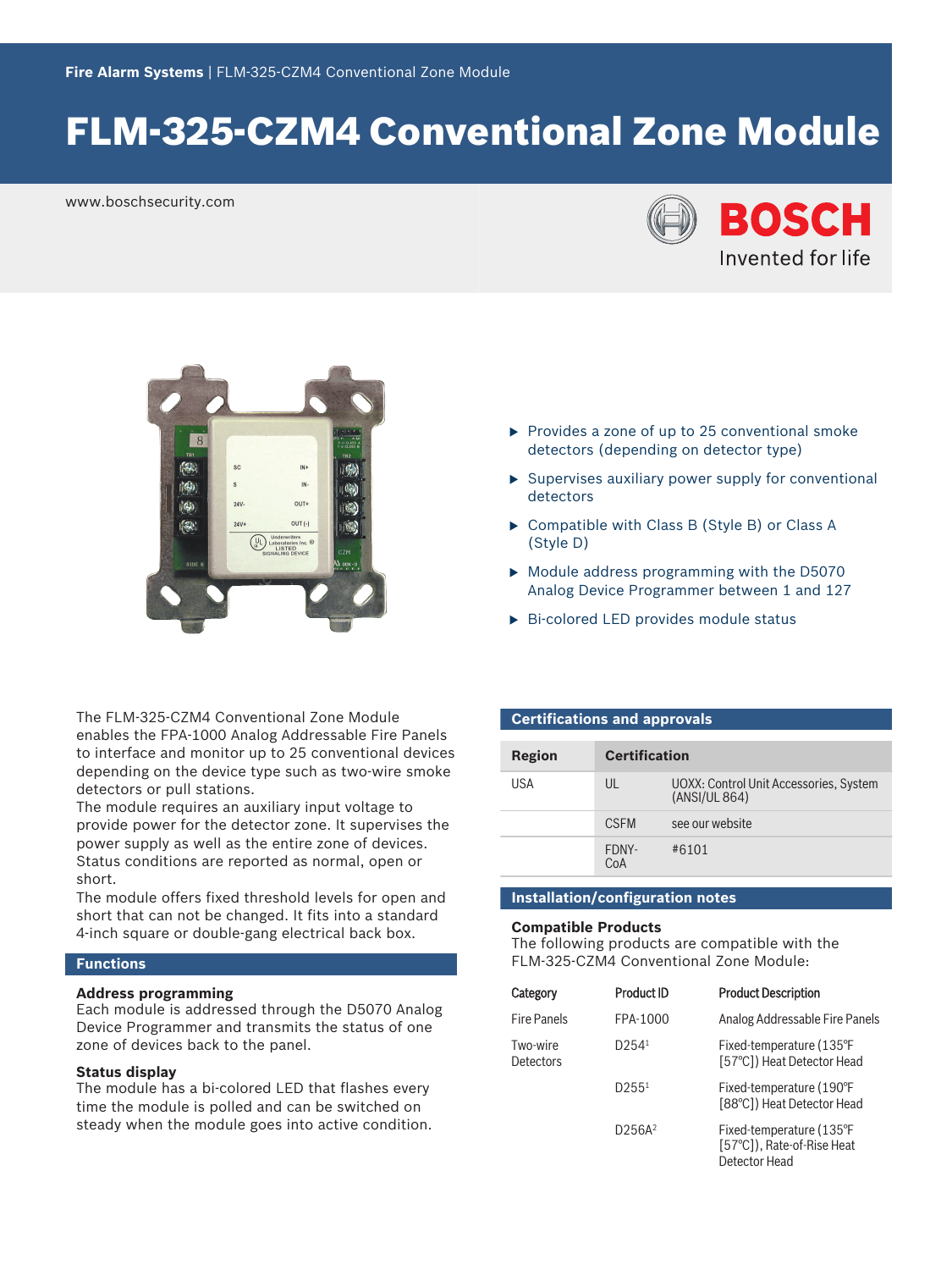| D257A <sup>2</sup>  | Fixed-temperature (190°F<br>[88°C]), Rate-of-Rise Heat<br>Detector Head |
|---------------------|-------------------------------------------------------------------------|
| D265AW <sup>2</sup> | Photoelectric Smoke Detector<br>Head                                    |
| D281A <sup>2</sup>  | Ionization Smoke Detector                                               |
| D282A <sup>2</sup>  | 24 VDC Smoke Detector Head                                              |
| D283A <sup>2</sup>  | 24 VDC Smoke/Heat Detector<br>Head                                      |

1 Requires D253 Two‑wire Detector Base (24 VDC)

2 Requires D280A Two‑wire Detector Base (24 VDC)

# **Parts included**

### Quant. Component

| FLM-325-CZM4 Conventional Zone Module |
|---------------------------------------|
| FOI resistor $4.7 kO$                 |

- 1 Wall plate
- 1 Literature pack

# **Technical specifications**

# **Electrical**

| <b>Operating Voltage</b>                 | 17 VDC to 41 VDC        |
|------------------------------------------|-------------------------|
| <b>Current Consumption</b>               |                         |
| Standby<br>$\bullet$                     | $0.4 \text{ mA}$        |
| • Active (from auxiliary<br>power supply | $60 \text{ mA}$         |
| Data transmission<br>$\bullet$           | $22 \text{ mA} + 20 \%$ |
| Resistance                               |                         |
| $\cdot$ FOI                              | 4.7 kO                  |
| • Alarm Threshold                        | < 1.5 kO                |

### **Mechanical**

| Bicolored LED                      | Red and green                                                                                       |
|------------------------------------|-----------------------------------------------------------------------------------------------------|
| Dimensions $(H \times W \times D)$ | 4.7 in. $x$ 4.2 in. $x$ 1.4 in.<br>$(11.9 \text{ cm} \times 10.7 \text{ cm} \times 3.6 \text{ cm})$ |

# **Environmental**

| <b>Operating Temperature</b> | +32°F to +120°F (0°C to +49°C) |
|------------------------------|--------------------------------|
| Relative Humidity            | 90 %, non-condensing           |
|                              |                                |

# **Ordering information**

# **FLM‑325‑CZM4 Conventional Zone Module**

Enables the FACP to interface and monitor up to 25 conventional devices depending on the device type such as two-wire smoke detectors or pull stations Order number **FLM-325-CZM4**